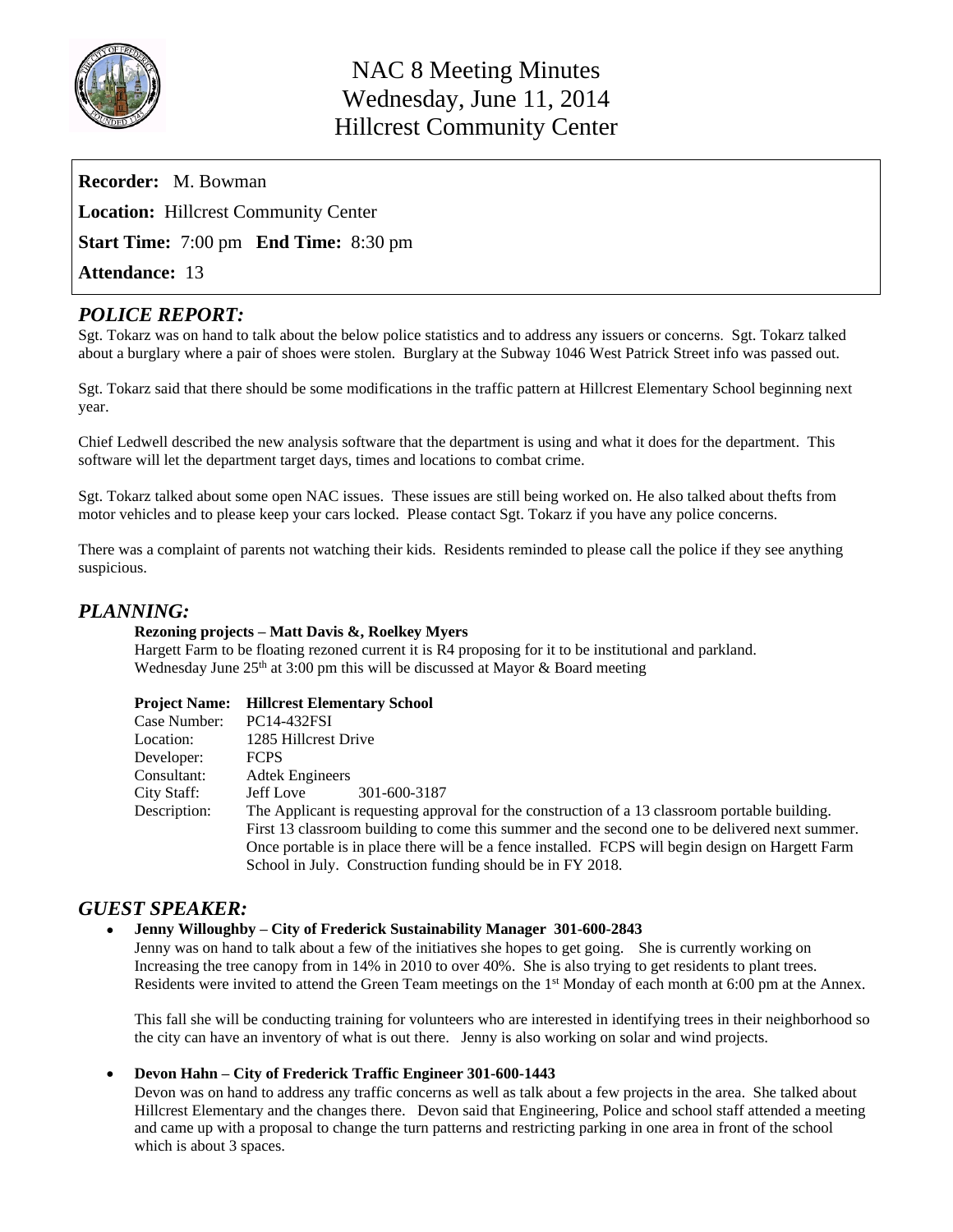Hargett Farm – Butterfly Lane will realign with Swallowtail. Sidewalks will be installed as well on both sides of Butterfly. Design will begin in FY 15.

Can something be done at the turn in for Hillcrest Beer & Wine? Cars block the turn in lane.

The light at Himes and Butterfly is hard to "trip" to change the light from red to green. Can it be looked at?

## *OLD BUSINESS*

### *NEW BUSINESS:*

• National Night Out will be held on Tuesday, August 5<sup>th</sup> from 6-9 pm. Hill Street Park is 1 of 4 locations that will host NNO. We are looking for volunteers to assist with the event. Please contact David Golden at 301-600-6218 or dgolden@frederickmdpolice.org

## *SUGGESTIONS/COMMENTS/CONCERNS:*

### *UPCOMING EVENTS:*

- 
- 

# *NAC 8 CONTACT INFORMATION:*

| NAC 8 Contact | Susan Churchill | susanchur@hotmail.com |
|---------------|-----------------|-----------------------|
| NAC 8 Contact | Lance English   | lmenglish@comcast.net |
| NAC 8 Contact | Steven Stoyke   | quemzeee2@aol.com     |

Michele Bowman, Community Outreach/NAC Specialist 301-600-2091 mbowman@frederickmdpolice.org<br>Frederick Police Department Sgt. Tom Tokarz 301-600-1240 ttokarz@frederickmdpolice.org Frederick Police Department Sgt. Tom Tokarz 301-600-1240 ttokarz@frederickmdpolice.org<br>Frederick Police Department Cpl. Rebecca Carrado 301-600-6236 rcarrado@frederickmdpolice.org Frederick Police Department Cpl. Rebecca Carrado 301-600-6236<br>Code Enforcement Dave Beers 301-301-3837

> **NAC 8 MEETINGS – 7:00 pm** Hillcrest Community Center, 1150 Orchard Terrace

August 13th September 10<sup>th</sup> October 8th November 12th

June  $30^{\text{th}}$  – July  $2^{\text{nd}}$  9:00 – 12:30 pm Youth Police Academy FPD Training Center – see Michele Bowman for more info August  $5^{\text{th}}$  6:00 – 9:00 pm National Night Out Hill Street, Mullinix, & Carrollton Park & Wo Hill Street, Mullinix, & Carrollton Park & Worman's Mill

NAC 8 Contact Scott Darby sdarby1601@gmail.com NAC 8 Contact Maureen English momenglish@comcast.net [momenglish@comcast.net](mailto:momenglish@comcast.net)

dbeers@cityoffrederick.com

### **FREDERICK POLICE DEPARTMENT**

**Emergency:** 911 **Non-Emergency:**301-600-2100 **Anonymous Crime Tips** 301-600 TIPS (8477) – phone 240-674-TIPS (8477) - text [fpdcrimetip@frederickmdpolice.org](mailto:fpdcrimetip@frederickmdpolice.org)

### **NAC 8 FPD Statistics**

| <b>CALL TYPE</b>             |      | Jan | Feb | Mar | Apr | <b>May</b> | June | July | Aug | <b>Sept</b> | <b>Oct</b> | <b>Nov</b>      | <b>Dec</b> |
|------------------------------|------|-----|-----|-----|-----|------------|------|------|-----|-------------|------------|-----------------|------------|
| Calls For Service            | 2011 | 661 | 670 | 838 | 721 | 538        | 515  | 750  | 736 | 844         | 777        | 684             | 768        |
|                              | 2012 | 688 | 600 | 698 | 690 | 683        | 726  | 768  | 655 | 580         | 741        | 646             | 778        |
|                              | 2013 | 662 | 672 | 712 | 691 | 707        | 724  | 705  | 727 | 652         | 747        | 724             | 704        |
|                              | 2014 | 849 | 945 | 838 | 994 | 1068       |      |      |     |             |            |                 |            |
| Beat/Patrol Checks           | 2011 | 83  | 54  | 108 | 74  | 72         | 46   | 61   | 40  | 118         | 127        | $\overline{70}$ | 125        |
| (proactive)                  | 2012 | 78  | 46  | 91  | 96  | 120        | 108  | 95   | 74  | 75          | 116        | 117             | 108        |
|                              | 2013 | 73  | 115 | 83  | 115 | 88         | 92   | 81   | 126 | 85          | 102        | 66              | 85         |
|                              | 2014 | 193 | 237 | 148 | 162 | 151        |      |      |     |             |            |                 |            |
| Traffic Stops (proactive)    | 2011 | 152 | 152 | 156 | 123 | 84         | 66   | 112  | 139 | 158         | 147        | 98              | 125        |
|                              | 2012 | 131 | 130 | 153 | 99  | 78         | 66   | 70   | 68  | 61          | 101        | 107             | 131        |
|                              | 2013 | 125 | 185 | 169 | 83  | 122        | 80   | 59   | 73  | 56          | 87         | 117             | 94         |
|                              | 2014 | 126 | 122 | 124 | 161 | 166        |      |      |     |             |            |                 |            |
| <b>Calls Minus Above</b>     | 2011 | 426 | 464 | 574 | 524 | 382        | 403  | 577  | 557 | 568         | 506        | 516             | 518        |
| ( <i>proactive</i> )         | 2012 | 557 | 470 | 545 | 591 | 605        | 660  | 603  | 513 | 444         | 524        | 422             | 539        |
|                              | 2013 | 464 | 372 | 460 | 493 | 497        | 552  | 565  | 528 | 511         | 558        | 541             | 525        |
|                              | 2014 | 530 | 586 | 566 | 671 | 751        |      |      |     |             |            |                 |            |
| Alarms                       | 2011 | 3   | 10  | 3   | 14  | 6          | 9    | 6    | 9   | 9           | 10         | 5               | 6          |
|                              | 2012 | 18  | 17  | 12  | 15  | 18         | 21   | 17   | 14  | 14          | 15         | 10              | 31         |
|                              | 2013 | 18  | 18  | 15  | 18  | 22         | 23   | 21   | 25  | 13          | 22         | 22              | 33         |
|                              | 2014 | 22  | 12  | 19  | 21  | 22         |      |      |     |             |            |                 |            |
| <b>Average Calls Per Dav</b> | 2011 | 14  | 15  | 19  | 17  | 13         | 13   | 19   | 18  | 19          | 16         | 17              | 17         |
|                              | 2012 | 15  | 14  | 15  | 16  | 16         | 18   | 20   | 17  | 14          | 17         | 14              | 17         |
|                              | 2013 | 15  | 12  | 15  | 16  | 16         | 18   | 18   | 17  | 17          | 18         | 17              | 16         |
|                              | 2014 | 17  | 19  | 18  | 22  | 24         |      |      |     |             |            |                 |            |
| 911                          | 2011 | 65  | 52  | 94  | 72  | 52         | 72   | 79   | 85  | 77          | 76         | 89              | 87         |
|                              | 2012 | 88  | 83  | 93  | 83  | 92         | 88   | 106  | 94  | 94          | 94         | 58              | 103        |
|                              | 2013 | 83  | 96  | 88  | 126 | 83         | 111  | 119  | 126 | 99          | 89         | 98              | 91         |
|                              | 2014 | 91  | 122 | 110 | 119 | 134        |      |      |     |             |            |                 |            |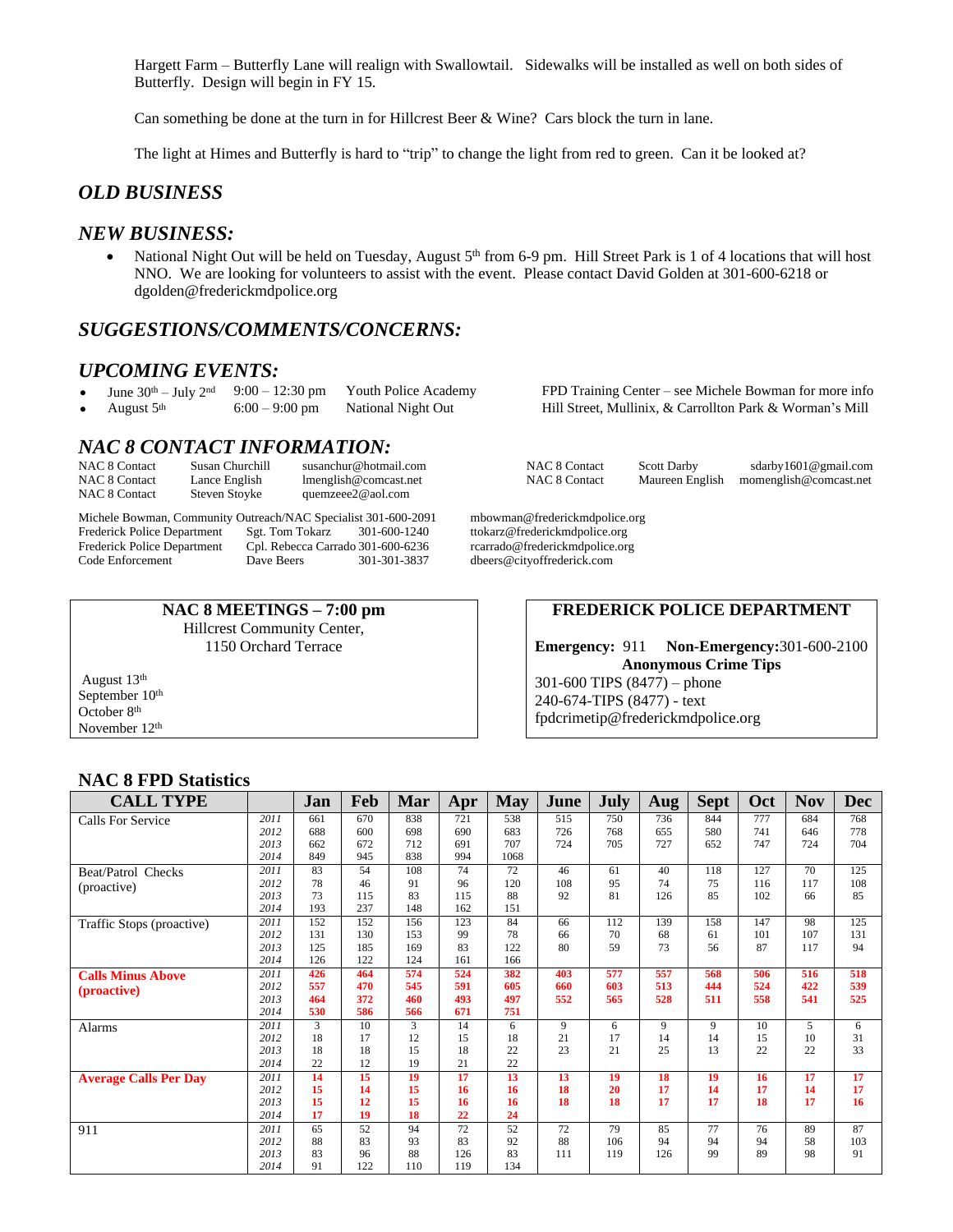| Misc. (funerals, Noise, etc.)    | 2011         | 62                           | 90                               | 96                                   | 71                                   | 44                                   | 52                                   | 98                                   | 70                               | $\overline{78}$                  | $\overline{73}$                      | $\overline{70}$                      | 84                               |
|----------------------------------|--------------|------------------------------|----------------------------------|--------------------------------------|--------------------------------------|--------------------------------------|--------------------------------------|--------------------------------------|----------------------------------|----------------------------------|--------------------------------------|--------------------------------------|----------------------------------|
|                                  | 2012         | 49                           | 45                               | 51                                   | 11                                   | 42                                   | 44                                   | 57                                   | 50                               | 27                               | 45                                   | 33                                   | 43                               |
|                                  | 2013         | 33                           | 23                               | 59                                   | 42                                   | 57                                   | 56                                   | 47                                   | 47                               | 51                               | 24                                   | 42                                   | 32                               |
|                                  | 2014         | 64                           | 122                              | 51                                   | 58                                   | 47                                   |                                      |                                      |                                  |                                  |                                      |                                      |                                  |
| Accident, Personal Injury        | 2011         | $\overline{4}$               | $\mathbf{1}$                     | 3                                    | $\overline{2}$                       | $\mathbf{1}$                         | 3                                    | $\overline{4}$                       | $\mathfrak{Z}$                   | $\mathbf{1}$                     | $\overline{4}$                       | $\overline{4}$                       | $\overline{4}$                   |
|                                  | 2012         | -1                           | 1                                | $\sqrt{2}$                           | 3                                    | $\sqrt{2}$                           | $\overline{4}$                       | $\overline{4}$                       | $\sqrt{2}$                       | $\mathbf{1}$                     | $\mathbf{1}$                         | $\boldsymbol{0}$                     | $\overline{c}$                   |
|                                  | 2013         | $\overline{2}$               | 1                                | 5                                    | 3                                    | $\overline{4}$                       | 1                                    | 1                                    | $\mathbf{1}$                     | $\mathbf{1}$                     | 3                                    | $\boldsymbol{0}$                     | 2                                |
|                                  | 2014         | 3                            | $\boldsymbol{0}$                 | $\boldsymbol{0}$                     | $\boldsymbol{0}$                     | $\mathfrak{2}$                       |                                      |                                      |                                  |                                  |                                      |                                      |                                  |
| <b>Accident, Property Damage</b> | 2011         | 13                           | $\overline{4}$                   | 11                                   | 14                                   | 11                                   | 8                                    | 8                                    | 6                                | $\overline{4}$                   | 12                                   | 10                                   | 13                               |
|                                  | 2012         | 6                            | 10                               | 8                                    | 11                                   | 5                                    | 8                                    | 13                                   | $\,8\,$                          | 6                                | 9                                    | 6                                    | 16                               |
|                                  | 2013         | 6                            | 8                                | $\,$ 8 $\,$                          | 11                                   | $\,8\,$                              | 16                                   | 8                                    | 6                                | 15                               | 6                                    | 13                                   | 9                                |
|                                  | 2014         | 6                            | 13                               | 10                                   | 5                                    | 11                                   |                                      |                                      |                                  |                                  |                                      |                                      |                                  |
| Accident, Vehicle                | 2011         | 27                           | 11                               | 21                                   | $\overline{21}$                      | 15                                   | 15                                   | 16                                   | 13                               | 11                               | 17                                   | 21                                   | 24                               |
|                                  | 2012         | 23                           | 24                               | 16                                   | 25                                   | 18                                   | 26                                   | 25                                   | 16                               | 12                               | 17                                   | 18                                   | 27                               |
|                                  | 2013         | 17                           | 16                               | 21                                   | 22                                   | 20                                   | 29                                   | 22                                   | 18                               | 23                               | 26                                   | 21                                   | 24                               |
|                                  | 2014         | 17                           | 25                               | 24                                   | 14                                   | 28                                   |                                      |                                      |                                  |                                  |                                      |                                      |                                  |
| <b>Alcohol Complaint</b>         | 2011         | $\overline{0}$               | $\mathbf{1}$                     | $\overline{0}$                       | $\overline{0}$                       | $\overline{0}$                       | $\boldsymbol{0}$                     | $\boldsymbol{0}$                     | $\boldsymbol{0}$                 | $\boldsymbol{0}$                 | $\boldsymbol{0}$                     | $\boldsymbol{0}$                     | $\boldsymbol{0}$                 |
|                                  | 2012<br>2013 | $\mathbf{0}$<br>$\mathbf{0}$ | $\boldsymbol{0}$<br>$\mathbf{0}$ | $\boldsymbol{0}$<br>$\boldsymbol{0}$ | $\boldsymbol{0}$<br>$\boldsymbol{0}$ | $\boldsymbol{0}$<br>$\boldsymbol{0}$ | $\boldsymbol{0}$<br>$\mathbf{0}$     | $\boldsymbol{0}$<br>$\boldsymbol{0}$ | $\boldsymbol{0}$<br>$\mathbf{0}$ | $\boldsymbol{0}$<br>$\mathbf{0}$ | $\boldsymbol{0}$<br>$\mathbf{0}$     | $\boldsymbol{0}$<br>$\boldsymbol{0}$ | $\mathbf{0}$<br>$\mathbf{0}$     |
|                                  | 2014         | $\mathbf{0}$                 | $\boldsymbol{0}$                 | 1                                    | $\boldsymbol{0}$                     | $\boldsymbol{0}$                     |                                      |                                      |                                  |                                  |                                      |                                      |                                  |
|                                  | 2011         | $\overline{\mathbf{3}}$      | $\overline{\mathbf{3}}$          | $\overline{4}$                       | $\overline{4}$                       | $\mathbf{1}$                         | $\overline{c}$                       | $\overline{3}$                       | $\mathfrak{Z}$                   | 5                                | 1                                    | $\overline{3}$                       | $\mathbf{1}$                     |
| Assault                          | 2012         | $\overline{4}$               | 1                                | 3                                    | $\mathbf{2}$                         | $\overline{4}$                       | $\overline{4}$                       | $\overline{4}$                       | 5                                | $\tau$                           | $\overline{\mathcal{L}}$             | 5                                    | $\mathbf{2}$                     |
|                                  | 2013         | 2                            | $\overline{4}$                   | $\overline{4}$                       | $\mathbf{1}$                         | 3                                    | 3                                    | 3                                    | 9                                | 8                                | $\mathbf{1}$                         | 3                                    | $\mathbf{1}$                     |
|                                  | 2014         | 3                            | $\overline{4}$                   | 1                                    | 3                                    | 6                                    |                                      |                                      |                                  |                                  |                                      |                                      |                                  |
| Attempt to Locate                | 2011         | $\mathbf{0}$                 | $\overline{0}$                   | $\overline{0}$                       | $\overline{0}$                       | $\boldsymbol{0}$                     | 1                                    | $\boldsymbol{0}$                     | 1                                | $\boldsymbol{0}$                 | 1                                    | 1                                    | $\mathbf{0}$                     |
|                                  | 2012         | 1                            | $\mathbf{0}$                     | $\boldsymbol{0}$                     | $\mathbf{1}$                         | $\boldsymbol{0}$                     | $\boldsymbol{0}$                     | $\mathbf{0}$                         | $\sqrt{2}$                       | $\boldsymbol{0}$                 | $\boldsymbol{0}$                     | 1                                    | $\mathbf{1}$                     |
|                                  | 2013         | $\sqrt{2}$                   | $\mathbf{0}$                     | 1                                    | $\mathbf{0}$                         | $\boldsymbol{0}$                     | $\overline{c}$                       | $\mathbf{0}$                         | 1                                | $\mathbf{0}$                     | $\mathbf{0}$                         | $\boldsymbol{0}$                     | $\boldsymbol{0}$                 |
|                                  | 2014         | $\mathbf{0}$                 | $\mathbf{0}$                     | $\overline{0}$                       | $\boldsymbol{0}$                     | $\boldsymbol{0}$                     |                                      |                                      |                                  |                                  |                                      |                                      |                                  |
| Burglary, B&E in Progress        | 2011         | $\mathbf{0}$                 | $\overline{0}$                   | $\overline{0}$                       | $\overline{0}$                       | $\overline{0}$                       | $\boldsymbol{0}$                     | $\boldsymbol{0}$                     | $\boldsymbol{0}$                 | $\mathbf{0}$                     | $\mathbf{0}$                         | $\boldsymbol{0}$                     | $\mathbf{0}$                     |
|                                  | 2012         | $\mathbf{0}$                 | $\boldsymbol{0}$                 | $\boldsymbol{0}$                     | $\boldsymbol{0}$                     | $\boldsymbol{0}$                     | $\boldsymbol{0}$                     | $\mathbf{0}$                         | $\boldsymbol{0}$                 | $\boldsymbol{0}$                 | $\boldsymbol{0}$                     | $\boldsymbol{0}$                     | $\boldsymbol{0}$                 |
|                                  | 2013         | $\mathbf{0}$                 | $\overline{0}$                   | $\overline{0}$                       | $\mathbf{0}$                         | $\boldsymbol{0}$                     | $\mathbf{0}$                         | $\overline{0}$                       | $\overline{0}$                   | $\mathbf{0}$                     | $\mathbf{1}$                         | $\overline{0}$                       | $\mathbf{1}$                     |
|                                  | 2014         | $\mathbf{0}$                 | $\mathbf{0}$                     | $\boldsymbol{0}$                     | $\boldsymbol{0}$                     | $\boldsymbol{0}$                     |                                      |                                      |                                  |                                  |                                      |                                      |                                  |
| <b>Burglary</b> , Commercial     | 2011         | $\mathbf{0}$                 | $\boldsymbol{0}$                 | $\mathbf{1}$                         | $\boldsymbol{0}$                     | $\boldsymbol{0}$                     | $\boldsymbol{0}$                     | $\boldsymbol{0}$                     | $\boldsymbol{0}$                 | $\boldsymbol{0}$                 | $\boldsymbol{0}$                     | $\boldsymbol{0}$                     | $\mathbf{0}$                     |
|                                  | 2012         | $\mathbf{0}$                 | 1                                | $\boldsymbol{0}$                     | $\boldsymbol{0}$                     | 1                                    | $\boldsymbol{0}$                     | 1                                    | $\boldsymbol{0}$                 | $\boldsymbol{0}$                 | 1                                    | 1                                    | $\mathbf{0}$                     |
|                                  | 2013         | $\mathbf{0}$                 | $\mathbf{0}$                     | 1                                    | 1                                    | $\mathbf{1}$                         | $\mathbf{0}$                         | $\mathbf{0}$                         | $\overline{2}$                   | $\mathbf{0}$                     | $\mathbf{1}$                         | $\boldsymbol{0}$                     | $\mathbf{0}$                     |
|                                  | 2014         | $\mathfrak{2}$               | $\boldsymbol{0}$                 | $\mathbf{0}$                         | $\sqrt{2}$                           | $\mathbf{1}$                         |                                      |                                      |                                  |                                  |                                      |                                      |                                  |
| <b>Burglary</b> , Residential    | 2011         | $\overline{2}$               | $\overline{2}$                   | $\mathbf{1}$                         | $\mathbf{1}$                         | $\mathbf{1}$                         | $\overline{\mathbf{3}}$              | $\boldsymbol{0}$                     | $\sqrt{2}$                       | $\overline{4}$                   | $\mathbf{1}$                         | $\overline{4}$                       | $\mathbf{1}$                     |
|                                  | 2012         | $\mathbf{0}$                 | $\mathbf{2}$                     | $\overline{c}$                       | 3                                    | $\mathbf{1}$                         | $\sqrt{2}$                           | 1                                    | $\boldsymbol{0}$                 | $\mathfrak{Z}$                   | $\boldsymbol{0}$                     | 3                                    | $\mathbf{1}$                     |
|                                  | 2013         | $\mathbf{0}$                 | $\mathbf{1}$                     | $\mathbf{1}$                         | 5                                    | $\mathfrak{Z}$                       | $\overline{c}$                       | $\mathbf{2}$                         | 3                                | $\mathbf{1}$                     | $\mathbf{0}$                         | $\mathbf{2}$                         | $\overline{4}$                   |
|                                  | 2014         | $\boldsymbol{2}$             | $\boldsymbol{0}$                 | $\mathbf{1}$                         | $\sqrt{2}$                           | $\boldsymbol{0}$                     |                                      |                                      |                                  |                                  |                                      |                                      |                                  |
| Destruction of                   | 2011         | 5                            | $\overline{4}$                   | 6                                    | $\sqrt{ }$                           | 3                                    | 5                                    | 11                                   | 9                                | 6                                | 12                                   | 5                                    | $\mathfrak{Z}$                   |
| Property/Vandalism               | 2012         | 5                            | $\overline{c}$                   | $\overline{c}$                       | 6                                    | $\,8\,$                              | 6                                    | 8                                    | $\sqrt{2}$                       | $\tau$                           | 8                                    | 4                                    | 6                                |
|                                  | 2013         | $\overline{4}$               | $\overline{4}$                   | 5                                    | 7                                    | $\overline{4}$                       | 6                                    | 12                                   | $\overline{7}$                   | 12                               | 8                                    | 8                                    | 12                               |
|                                  | 2014         | 6                            | $\overline{7}$                   | 6                                    | 8                                    | 6                                    |                                      |                                      |                                  |                                  |                                      |                                      |                                  |
| Discharging Firearm              | 2011         | $\mathbf{0}$                 | $\overline{0}$                   | $\mathbf{1}$                         | $\overline{2}$                       | $\overline{0}$                       | $\boldsymbol{0}$                     | $\boldsymbol{0}$                     | $\boldsymbol{0}$                 | $\mathbf{0}$                     | $\boldsymbol{0}$                     | $\boldsymbol{0}$                     | $\mathbf{0}$                     |
|                                  | 2012         | $\mathbf{0}$                 | $\boldsymbol{0}$                 | $\boldsymbol{0}$                     | $\boldsymbol{0}$                     | $\boldsymbol{0}$                     | $\boldsymbol{0}$                     | $\boldsymbol{0}$                     | $\boldsymbol{0}$                 | $\mathbf{1}$                     | $\boldsymbol{0}$                     | $\boldsymbol{0}$                     | 6                                |
|                                  | 2013         | $\mathbf{0}$                 | $\boldsymbol{0}$                 | $\boldsymbol{0}$                     | $\boldsymbol{0}$                     | $\mathbf{1}$                         | $\mathbf{1}$                         | $\boldsymbol{0}$                     | $\mathbf{1}$                     | $\mathbf{0}$                     | $\mathbf{0}$                         | $\overline{c}$                       | $\mathbf{0}$                     |
|                                  | 2014         | -1                           | $\boldsymbol{0}$                 | $\sqrt{2}$                           | 3                                    | $\boldsymbol{0}$                     |                                      |                                      |                                  |                                  |                                      |                                      |                                  |
| Disorderly                       | 2011         | $\overline{1}$               | $\overline{0}$                   | $\overline{c}$                       | 3                                    | $\overline{2}$                       | $\mathbf{1}$                         | $\mathbf{1}$                         | $\mathbf{1}$                     | $\overline{3}$                   | $\mathbf{1}$                         | $\mathbf{1}$                         | $\overline{1}$                   |
| Conduct/Disturbance/Fights       | 2012<br>2013 | 3<br>$\mathbf{0}$            | 1<br>$\boldsymbol{0}$            | 1<br>$\overline{c}$                  | $\mathbf{2}$<br>$\mathbf{2}$         | $\overline{c}$<br>$\mathbf{2}$       | $\boldsymbol{2}$<br>$\overline{c}$   | $\boldsymbol{0}$<br>$\mathbf{1}$     | $\overline{c}$<br>$\overline{c}$ | $\mathbf{0}$<br>$\mathbf{0}$     | $\boldsymbol{0}$<br>$\mathbf{1}$     | 3<br>$\boldsymbol{0}$                | $\mathbf{0}$<br>$\mathbf{1}$     |
|                                  | 2014         | $\mathbf{0}$                 | $\overline{2}$                   | $\overline{c}$                       | $\sqrt{2}$                           | 1                                    |                                      |                                      |                                  |                                  |                                      |                                      |                                  |
|                                  | 2011         | $\overline{3}$               | $\overline{0}$                   | $\mathbf{1}$                         | $\overline{2}$                       | $\overline{3}$                       | $\mathbf{1}$                         | $\overline{2}$                       |                                  | $\overline{2}$                   | $\sqrt{2}$                           | $\overline{4}$                       | $\overline{2}$                   |
| Domestic Assault/Dispute         | 2012         | $\overline{c}$               | 1                                | 1                                    | 6                                    | $\mathbf{0}$                         | 3                                    | 3                                    | 1<br>3                           | $\mathbf{1}$                     | $\mathbf{1}$                         | 3                                    | 6                                |
|                                  | 2013         | $\mathfrak{Z}$               | $\mathbf{1}$                     | $\boldsymbol{0}$                     | $\overline{4}$                       | $\sqrt{2}$                           | $\mathbf{1}$                         | $\mathbf{1}$                         | $\boldsymbol{0}$                 | $\overline{c}$                   | $\boldsymbol{0}$                     | 3                                    | $\boldsymbol{0}$                 |
|                                  | 2014         | $\boldsymbol{0}$             | $\mathbf{1}$                     | $\mathfrak{Z}$                       | $\,1$                                | $\overline{4}$                       |                                      |                                      |                                  |                                  |                                      |                                      |                                  |
| Drug Complaint                   | 2011         | $\mathbf{1}$                 | $\overline{0}$                   | $\overline{0}$                       | $\overline{0}$                       | $\overline{0}$                       | $\overline{0}$                       | $\mathbf{1}$                         | $\mathbf{0}$                     | $\overline{0}$                   | $\mathbf{1}$                         | $\mathbf{1}$                         | $\mathbf{1}$                     |
|                                  | 2012         | $\boldsymbol{0}$             | $\mathbf{1}$                     | $\boldsymbol{0}$                     | $\boldsymbol{0}$                     | $\boldsymbol{0}$                     | $\boldsymbol{0}$                     | $\boldsymbol{0}$                     | $\boldsymbol{0}$                 | $\mathbf{0}$                     | $\boldsymbol{0}$                     | $\mathbf{1}$                         | $\boldsymbol{0}$                 |
|                                  | 2013         | $\overline{c}$               | $\boldsymbol{0}$                 | $\boldsymbol{0}$                     | $\sqrt{2}$                           | $\mathfrak{Z}$                       | $\boldsymbol{0}$                     | $\boldsymbol{0}$                     | $\overline{c}$                   | $\overline{0}$                   | $\mathbf{1}$                         | $\mathbf{1}$                         | $1\,$                            |
|                                  | 2014         | 2                            | $\mathbf{0}$                     | 1                                    | $\boldsymbol{0}$                     | $\boldsymbol{0}$                     |                                      |                                      |                                  |                                  |                                      |                                      |                                  |
| Graffiti                         | 2011         | $\boldsymbol{0}$             | $\overline{0}$                   | $\overline{2}$                       | $\mathbf{1}$                         | $\overline{0}$                       | $\overline{2}$                       | $\overline{0}$                       | $\boldsymbol{0}$                 | $\overline{0}$                   | $\boldsymbol{0}$                     | $\overline{0}$                       | $\boldsymbol{0}$                 |
|                                  | 2012         | $\mathbf{0}$                 | $\,2$                            | $\boldsymbol{0}$                     | $\mathbf{1}$                         | $\boldsymbol{0}$                     | $\boldsymbol{0}$                     | 3                                    | $\boldsymbol{0}$                 | $\mathbf{1}$                     | $\boldsymbol{0}$                     | $\boldsymbol{0}$                     | $\mathbf{0}$                     |
|                                  | 2013         | $\boldsymbol{0}$             | $\overline{4}$                   | $\mathfrak s$                        | $\boldsymbol{0}$                     | $\boldsymbol{0}$                     | 1                                    | $\overline{0}$                       | $\boldsymbol{0}$                 | $\overline{0}$                   | $\mathbf{0}$                         | $\boldsymbol{0}$                     | $\boldsymbol{0}$                 |
|                                  | 2014         | $\boldsymbol{0}$             | $\boldsymbol{0}$                 | $\boldsymbol{0}$                     | 3                                    | $\sqrt{5}$                           |                                      |                                      |                                  |                                  |                                      |                                      |                                  |
| Hit and Run, Personal Injury /   | 2011         | $\overline{4}$               | $\overline{3}$                   | 5                                    | $\overline{\mathbf{3}}$              | $\overline{4}$                       | $\overline{2}$                       | $\overline{4}$                       | $\sqrt{3}$                       | 5                                | $\overline{4}$                       | $\overline{7}$                       | $\mathbf{1}$                     |
| Property Damage                  | 2012         | 5                            | 5                                | $\overline{4}$                       | $\overline{4}$                       | $\boldsymbol{7}$                     | $\boldsymbol{7}$                     | $\overline{4}$                       | $\sqrt{2}$                       | $\mathbf{1}$                     | 3                                    | 9                                    | 3                                |
|                                  | 2013         | 5                            | $\overline{4}$                   | $\overline{4}$                       | 6                                    | $\mathfrak{Z}$                       | 8                                    | $\tau$                               | $\overline{4}$                   | $\overline{4}$                   | $\mathbf{0}$                         | $\overline{c}$                       | $\,8\,$                          |
|                                  | 2014         | $\overline{4}$               | 3                                | 9                                    | $\overline{c}$                       | $\sqrt{5}$                           |                                      |                                      |                                  |                                  |                                      |                                      |                                  |
| Homicide                         | 2011         | $\boldsymbol{0}$             | $\overline{0}$                   | $\overline{0}$                       | $\boldsymbol{0}$                     | $\overline{0}$                       | $\mathbf{0}$                         | $\mathbf{1}$                         | $\boldsymbol{0}$                 | $\boldsymbol{0}$                 | $\boldsymbol{0}$                     | $\boldsymbol{0}$                     | $\boldsymbol{0}$                 |
|                                  | 2012         | $\mathbf{0}$                 | $\boldsymbol{0}$                 | $\boldsymbol{0}$                     | $\boldsymbol{0}$                     | $\boldsymbol{0}$                     | $\boldsymbol{0}$                     | $\boldsymbol{0}$                     | $\boldsymbol{0}$                 | $\boldsymbol{0}$                 | $\boldsymbol{0}$                     | $\boldsymbol{0}$                     | $\boldsymbol{0}$                 |
|                                  | 2013         | $\mathbf{0}$                 | $\boldsymbol{0}$                 | $\boldsymbol{0}$                     | $\boldsymbol{0}$                     | $\boldsymbol{0}$                     | $\boldsymbol{0}$                     | $\boldsymbol{0}$                     | $\mathbf{0}$                     | $\mathbf{0}$                     | $\boldsymbol{0}$                     | $\mathbf{1}$                         | $\boldsymbol{0}$                 |
|                                  | 2014         | $\boldsymbol{0}$             | $\boldsymbol{0}$                 | $\boldsymbol{0}$                     | $\boldsymbol{0}$                     | $\boldsymbol{0}$                     |                                      |                                      |                                  |                                  |                                      |                                      |                                  |
| Juvenile Complaints              | 2011         | $\overline{7}$               | $\overline{4}$                   | 12                                   | 12                                   | $\bf 8$                              | 16                                   | $\overline{7}$                       | 14                               | 13                               | 10                                   | $\overline{9}$                       | $\tau$                           |
|                                  | 2012         | $\overline{9}$               | $\overline{4}$                   | $\,8\,$                              | 11                                   | 9                                    | 13                                   | 8                                    | 6                                | $\overline{c}$                   | 9                                    | 3                                    | $\sqrt{5}$                       |
|                                  | 2013         | 3<br>$\overline{c}$          | 3<br>$\sqrt{2}$                  | $\mathfrak{Z}$<br>$\mathbf{1}$       | 3<br>8                               | $\mathbf{1}$<br>9                    | 5                                    | $\tau$                               | 8                                | $\tau$                           | 10                                   | 9                                    | $\overline{2}$                   |
|                                  | 2014         |                              |                                  |                                      |                                      |                                      |                                      |                                      |                                  |                                  |                                      |                                      |                                  |
| Noise Complaint                  | 2011         | $\boldsymbol{0}$             | $\overline{0}$                   | $\overline{0}$                       | $\overline{0}$                       | $\overline{0}$                       | $\,1$                                | $\overline{0}$                       | $\boldsymbol{0}$                 | $\boldsymbol{0}$                 | $\boldsymbol{0}$                     | $\overline{0}$                       | $\boldsymbol{0}$                 |
|                                  | 2012<br>2013 | $\mathbf{0}$<br>$\mathbf{0}$ | $\mathbf{1}$<br>$\boldsymbol{0}$ | $\boldsymbol{0}$<br>$\boldsymbol{0}$ | $\boldsymbol{0}$<br>$\boldsymbol{0}$ | $\boldsymbol{0}$<br>$\boldsymbol{0}$ | $\boldsymbol{0}$<br>$\boldsymbol{0}$ | $\boldsymbol{0}$<br>$\boldsymbol{0}$ | $\boldsymbol{0}$<br>$\mathbf{0}$ | $\boldsymbol{0}$<br>$\mathbf{0}$ | $\boldsymbol{0}$<br>$\boldsymbol{0}$ | $\boldsymbol{0}$<br>$\boldsymbol{0}$ | $\mathbf{0}$<br>$\boldsymbol{0}$ |
|                                  | 2014         | $\boldsymbol{0}$             | $\boldsymbol{0}$                 | $\boldsymbol{0}$                     | $\boldsymbol{0}$                     | $\boldsymbol{0}$                     |                                      |                                      |                                  |                                  |                                      |                                      |                                  |
|                                  | 2011         | $\overline{0}$               | $\overline{4}$                   | $\overline{3}$                       | $\mathbf{1}$                         | $\overline{0}$                       | $\mathbf{1}$                         | $\overline{0}$                       | $\mathbf{1}$                     | $\overline{3}$                   | $\mathbf{1}$                         | $\overline{2}$                       | $\boldsymbol{0}$                 |
| Parking Complaint/Violations     | 2012         | $\boldsymbol{0}$             | $\mathbf{1}$                     | $\boldsymbol{0}$                     | $\mathbf{1}$                         | $\mathfrak{Z}$                       | $\boldsymbol{0}$                     | $\overline{c}$                       | $\mathbf{1}$                     | $\mathbf{1}$                     | $\boldsymbol{0}$                     | $\boldsymbol{0}$                     | $\mathbf{1}$                     |
|                                  | 2013         | $\mathbf{0}$                 | $\boldsymbol{0}$                 | $\boldsymbol{0}$                     | $\boldsymbol{0}$                     | $\boldsymbol{0}$                     | $\mathbf{1}$                         | $\mathbf{1}$                         | $\boldsymbol{0}$                 | $\boldsymbol{0}$                 | $\boldsymbol{0}$                     | $\boldsymbol{0}$                     | $\mathbf{0}$                     |
|                                  | 2014         | $\boldsymbol{0}$             | 3                                | 3                                    | $\boldsymbol{0}$                     | 1                                    |                                      |                                      |                                  |                                  |                                      |                                      |                                  |
| Robbery, Armed                   | 2011         | $\boldsymbol{0}$             | $\overline{0}$                   | $\overline{0}$                       | $\overline{0}$                       | $\mathbf{1}$                         | $\boldsymbol{0}$                     | 1                                    | $\sqrt{2}$                       | $\boldsymbol{0}$                 | 1                                    | $\mathbf{1}$                         | $\boldsymbol{0}$                 |
|                                  | 2012         | $\boldsymbol{0}$             | $\boldsymbol{0}$                 | $\boldsymbol{0}$                     | $\boldsymbol{0}$                     | $\boldsymbol{0}$                     |                                      | $\boldsymbol{0}$                     | $\boldsymbol{0}$                 | $\mathbf{1}$                     | $\mathbf{1}$                         | 1                                    | $\mathbf{1}$                     |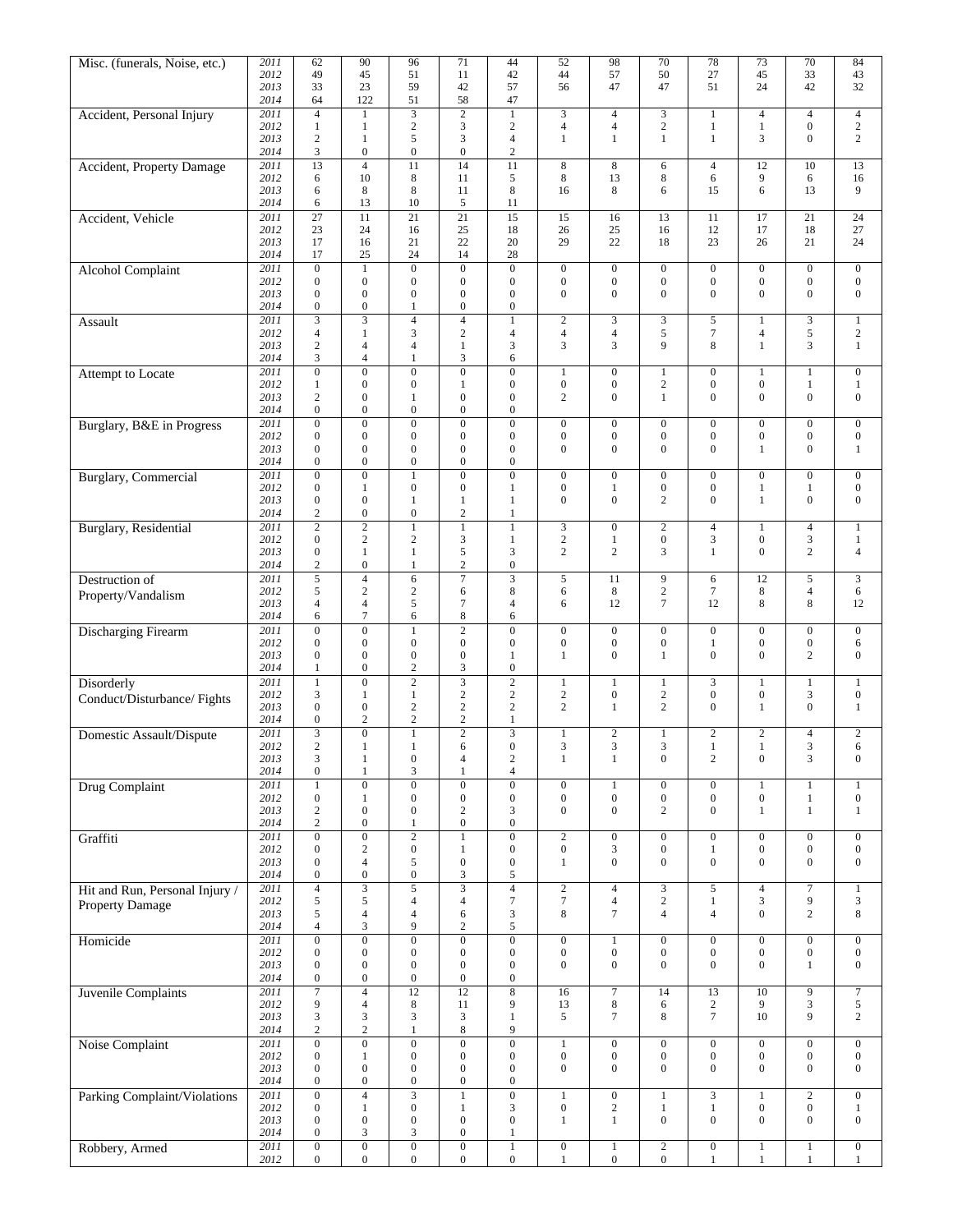|                             | $\overline{2013}$ | $\mathbf{0}$      | 1                        | $\boldsymbol{0}$             | 1                                | 1                            | $\mathbf{1}$                 | $\overline{0}$  | $\mathbf{0}$                 | 1                                  | $\mathbf{0}$                   | $\mathbf{0}$      | 1                                |
|-----------------------------|-------------------|-------------------|--------------------------|------------------------------|----------------------------------|------------------------------|------------------------------|-----------------|------------------------------|------------------------------------|--------------------------------|-------------------|----------------------------------|
|                             | 2014              | $\mathbf{0}$      | $\theta$                 | $\mathbf{0}$                 | 1                                | $\mathbf{0}$                 |                              |                 |                              |                                    |                                |                   |                                  |
| Robbery - In Progress /     | 2011              | $\mathbf{0}$      | $\overline{0}$           | $\overline{0}$               | $\overline{0}$                   | $\mathbf{0}$                 | $\overline{0}$               |                 | $\overline{0}$               | $\overline{0}$                     | $\mathbf{0}$                   | $\mathbf{0}$      | $\mathbf{0}$                     |
| <b>Occurred Earlier</b>     | 2012<br>2013      | $\mathbf{0}$<br>3 | $\mathbf{0}$<br>$\Omega$ | $\mathbf{0}$<br>$\mathbf{0}$ | $\overline{0}$<br>$\overline{0}$ | $\mathbf{0}$<br>$\mathbf{0}$ | $\mathbf{0}$<br>$\mathbf{1}$ | 3<br>$\Omega$   | $\mathbf{0}$<br>$\mathbf{0}$ | $\overline{c}$<br>1                | $\overline{c}$<br>$\mathbf{1}$ | $\mathbf{0}$<br>1 | $\mathbf{1}$<br>$\boldsymbol{0}$ |
|                             | 2014              | $\overline{4}$    | $\mathbf{0}$             | $\mathbf{0}$                 | 1                                | $\mathbf{0}$                 |                              |                 |                              |                                    |                                |                   |                                  |
|                             | 2011              | $\mathbf{0}$      | $\overline{2}$           | $\overline{0}$               | 1                                | $\boldsymbol{0}$             |                              | $\overline{c}$  |                              |                                    |                                |                   |                                  |
| Robbery, Strong Arm         | 2012              | $\mathbf{0}$      | $\mathbf{0}$             | $\mathbf{0}$                 | $\mathbf{0}$                     | $\mathbf{0}$                 | 1<br>$\mathbf{0}$            | $\mathbf{0}$    | $\mathbf{0}$<br>$\mathbf{0}$ | $\boldsymbol{0}$<br>$\overline{0}$ | $\mathbf{0}$<br>$\overline{0}$ | $\mathbf{0}$      | $\mathbf{0}$<br>$\boldsymbol{0}$ |
|                             | 2013              | $\mathbf{0}$      | $\mathbf{0}$             | $\boldsymbol{0}$             | $\mathbf{0}$                     | $\boldsymbol{0}$             | $\theta$                     | $\overline{0}$  | $\mathbf{0}$                 | $\theta$                           | $\theta$                       | $\mathbf{0}$      | $\mathbf{0}$                     |
|                             | 2014              | $\mathbf{0}$      | $\theta$                 | $\theta$                     | $\overline{0}$                   | $\mathbf{0}$                 |                              |                 |                              |                                    |                                |                   |                                  |
| Sex Offense / Rape          | 2011              | $\overline{3}$    | $\overline{0}$           | $\mathbf{0}$                 | $\mathbf{1}$                     | $\boldsymbol{0}$             | $\mathbf{1}$                 | $\overline{0}$  | 2                            | 1                                  | 2                              | $\mathbf{2}$      | $\mathbf{1}$                     |
|                             | 2012              | $\mathbf{1}$      | $\overline{0}$           | $\boldsymbol{0}$             | 1                                | 3                            | $\overline{2}$               | 1               | $\mathbf{1}$                 | 1                                  | $\boldsymbol{0}$               | $\mathbf{0}$      | $\mathbf{1}$                     |
|                             | 2013              | $\mathbf{0}$      | 3                        | 1                            | $\boldsymbol{0}$                 | $\mathbf{1}$                 | $\mathbf{1}$                 | $\mathbf{0}$    | $\mathbf{0}$                 | $\overline{0}$                     | $\mathbf{1}$                   | $\mathbf{0}$      | $\mathbf{1}$                     |
|                             | 2014              | $\mathbf{1}$      | 1                        | $\Omega$                     | $\overline{c}$                   | $\mathbf{0}$                 |                              |                 |                              |                                    |                                |                   |                                  |
| Shooting                    | 2011              | $\mathbf{0}$      | $\Omega$                 | $\mathbf{0}$                 | $\overline{0}$                   | $\mathbf{0}$                 | $\overline{0}$               | $\mathbf{0}$    | $\overline{0}$               | $\overline{0}$                     | $\mathbf{0}$                   | $\overline{0}$    | $\mathbf{0}$                     |
|                             | 2012              | $\boldsymbol{0}$  | $\overline{0}$           | $\boldsymbol{0}$             | $\overline{0}$                   | $\boldsymbol{0}$             | $\mathbf{0}$                 | $\overline{0}$  | $\mathbf{0}$                 | 1                                  | $\mathbf{0}$                   | $\boldsymbol{0}$  | $\mathbf{1}$                     |
|                             | 2013              | $\Omega$          | $\theta$                 | $\overline{0}$               | $\overline{0}$                   | $\mathbf{0}$                 | $\theta$                     | $\overline{0}$  | $\overline{0}$               | $\theta$                           | $\theta$                       | $\mathbf{0}$      | $\boldsymbol{0}$                 |
|                             | 2014              | $\mathbf{0}$      | $\overline{0}$           | 1                            | 1                                | $\boldsymbol{0}$             |                              |                 |                              |                                    |                                |                   |                                  |
| Stabbing                    | 2011              | $\overline{0}$    | $\overline{0}$           | $\mathbf{0}$                 | $\overline{0}$                   | $\overline{0}$               | $\overline{0}$               |                 | $\mathbf{0}$                 | 1                                  | $\mathbf{0}$                   | $\mathbf{0}$      | 1                                |
|                             | 2012              | $\mathbf{0}$      | 1                        | $\overline{0}$               | 1                                | $\mathbf{0}$                 | $\mathbf{0}$                 | $\overline{0}$  | $\mathbf{0}$                 | 1                                  | $\mathbf{1}$                   | $\mathbf{0}$      | $\mathbf{1}$                     |
|                             | 2013              | $\theta$          | $\theta$                 | $\overline{0}$               | $\overline{0}$                   | $\overline{0}$               | $\Omega$                     | $\Omega$        | $\overline{0}$               | $\theta$                           | $\theta$                       | $\Omega$          | $\mathbf{0}$                     |
|                             | 2014              | $\mathbf{0}$      | $\Omega$                 | $\theta$                     | $\theta$                         | $\mathbf{0}$                 |                              |                 |                              |                                    |                                |                   |                                  |
| Suspicious Activity/Person/ | 2011              | $\overline{35}$   | 38                       | $\overline{51}$              | 54                               | $\overline{33}$              | 35                           | 58              | 77                           | 61                                 | 42                             | 36                | 45                               |
| Situation/Vehicle           | 2012              | 39                | 37                       | 47                           | 33                               | 40                           | 42                           | 44              | 34                           | 37                                 | 46                             | 39                | 37                               |
|                             | 2013              | 24                | 23                       | 29                           | 25                               | 51                           | 35                           | 54              | 37                           | 37                                 | 27                             | 35                | 21                               |
|                             | 2014              | 63                | 37                       | 50                           | 67                               | 60                           |                              |                 |                              |                                    |                                |                   |                                  |
| Tampering With A Vehicle    | 2011              | $\mathbf{1}$      | $\overline{0}$           | $\mathbf{0}$                 | 1                                | 1                            | $\mathbf{1}$                 | 1               | $\mathbf{0}$                 | $\overline{0}$                     | $\mathbf{1}$                   | $\mathbf{0}$      | $\mathbf{0}$                     |
|                             | 2012              | $\mathbf{1}$      | $\mathbf{0}$             | $\mathbf{0}$                 | 1                                | $\mathbf{0}$                 | $\mathbf{1}$                 | 3               | 5                            | 1                                  | $\mathbf{1}$                   | 1                 | 3                                |
|                             | 2013              | 3                 | $\theta$                 | $\overline{0}$               | 1                                | $\boldsymbol{0}$             | $\theta$                     | 5               | $\Omega$                     | 5                                  | $\overline{4}$                 | $\theta$          | $\mathbf{1}$                     |
|                             | 2014              | $\mathbf{0}$      | $\overline{0}$           | $\overline{0}$               | $\mathbf{0}$                     | $\mathbf{0}$                 |                              |                 |                              |                                    |                                |                   |                                  |
| Theft                       | 2011              | 10                | $\overline{8}$           | $\overline{11}$              | 10                               | $\overline{8}$               | $\overline{4}$               | $\overline{22}$ | $\overline{17}$              | 16                                 | 6                              | 11                | 9                                |
|                             | 2012              | 7                 | 7                        | 12                           | 11                               | 12                           | 17                           | 19              | 25                           | 8                                  | 14                             | 21                | 13                               |
|                             | 2013              | $\mathbf{0}$      | 9                        | 10                           | 3                                | 8                            | 21                           | 22              | 15                           | 15                                 | 11                             | $\tau$            | 12                               |
|                             | 2014              | $\overline{7}$    | 10                       | 8                            | 13                               | 10                           |                              |                 |                              |                                    |                                |                   |                                  |
| Vehicle Theft               | 2011              | $\overline{3}$    | $\overline{3}$           | $\overline{2}$               | 1                                | $\boldsymbol{0}$             | $\mathbf{0}$                 | $\overline{c}$  | 1                            | $\overline{c}$                     | $\mathbf{1}$                   | $\mathbf{1}$      | $\boldsymbol{0}$                 |
|                             | 2012              | $\mathbf{1}$      | 1                        | $\overline{0}$               | 1                                | $\overline{4}$               | $\overline{c}$               | $\overline{c}$  | $\mathbf{1}$                 | $\mathbf{0}$                       | 3                              | $\sqrt{2}$        | 3                                |
|                             | 2013              | $\mathbf{1}$      | $\mathbf{0}$             | $\overline{4}$               | $\mathbf{0}$                     | $\mathbf{0}$                 | $\mathbf{1}$                 | $\overline{0}$  | $\mathbf{0}$                 | $\Omega$                           | $\overline{c}$                 | $\mathbf{1}$      | $\mathbf{0}$                     |
|                             | 2014              | $\overline{c}$    | $\Omega$                 | $\overline{0}$               | $\mathbf{0}$                     | $\overline{0}$               |                              |                 |                              |                                    |                                |                   |                                  |
| Weapon Complaint/Violation  | 2011              | $\Omega$          | $\Omega$                 | $\mathbf{0}$                 | 1                                | $\mathbf{0}$                 | $\overline{0}$               | $\mathbf{0}$    | $\overline{0}$               | 1                                  | 1                              | $\mathbf{0}$      | $\overline{c}$                   |
|                             | 2012              | $\mathbf{0}$      | $\Omega$                 | $\overline{0}$               | 1                                | $\boldsymbol{0}$             | $\mathbf{0}$                 | 0               | $\boldsymbol{0}$             | 1                                  | 1                              | $\boldsymbol{0}$  | 1                                |
|                             | 2013              | $\Omega$          |                          | $\overline{0}$               | $\mathbf{0}$                     | $\mathbf{0}$                 | $\Omega$                     | $\Omega$        | $\Omega$                     | 1                                  | $\Omega$                       | $\theta$          | $\mathbf{0}$                     |
|                             | 2014              | $\Omega$          | 1                        | $\overline{c}$               |                                  | $\Omega$                     |                              |                 |                              |                                    |                                |                   |                                  |

| <b>ARRESTS</b>                 |      | Jan            | Feb            | Mar              | Apr            | <b>May</b>       | June             | <b>July</b>      | Aug              | <b>Sept</b>    | Oct            | <b>Nov</b>     | <b>Dec</b>       |
|--------------------------------|------|----------------|----------------|------------------|----------------|------------------|------------------|------------------|------------------|----------------|----------------|----------------|------------------|
| Accident, PD/PI                | 2011 | 1              | $\mathbf{0}$   | $\mathbf{1}$     | 3              | 1                | $\mathbf{0}$     | $\overline{0}$   | $\Omega$         | $\Omega$       | $\theta$       | $\overline{0}$ | 1                |
|                                | 2012 | $\Omega$       | 1              | $\mathbf{1}$     | $\mathbf{1}$   | $\Omega$         | $\boldsymbol{0}$ |                  |                  | $\theta$       | 1              |                | $\mathbf{1}$     |
|                                | 2013 | $\mathbf{0}$   | $\mathbf{0}$   | $\mathbf{0}$     | $\mathbf{0}$   | $\mathbf{0}$     | $\mathbf{1}$     | 1                | $\mathbf{0}$     | $\Omega$       | $\mathbf{1}$   | $\mathbf{0}$   | $\mathbf{0}$     |
|                                | 2014 | $\Omega$       | $\Omega$       | $\mathbf{0}$     | $\mathbf{0}$   | $\mathbf{1}$     |                  |                  |                  |                |                |                |                  |
| Assault                        | 2011 | $\Omega$       | $\mathbf{0}$   | $\mathbf{0}$     | $\mathbf{0}$   | $\mathbf{0}$     | $\mathbf{0}$     | $\overline{0}$   | $\mathbf{0}$     | 1              | $\mathbf{0}$   | $\mathbf{0}$   | $\mathbf{0}$     |
|                                | 2012 | $\Omega$       | $\Omega$       | $\mathbf{0}$     | $\mathbf{0}$   | $\Omega$         | $\boldsymbol{0}$ | $\mathbf{1}$     | $\boldsymbol{0}$ | $\mathbf{0}$   | $\sqrt{2}$     |                | $\boldsymbol{0}$ |
|                                | 2013 | $\Omega$       | $\Omega$       | $\mathbf{0}$     | 1              | 1                | $\mathbf{1}$     | $\mathbf{0}$     | 3                | $\Omega$       | $\mathbf{1}$   | 1              | $\boldsymbol{0}$ |
|                                | 2014 | $\overline{0}$ | $\mathbf{1}$   | $\mathbf{0}$     | $\mathbf{0}$   | $\boldsymbol{0}$ |                  |                  |                  |                |                |                |                  |
| Burglary                       | 2011 | $\Omega$       | $\Omega$       | $\mathbf{0}$     | $\Omega$       | $\Omega$         | 1                | $\overline{0}$   | $\mathbf{0}$     | $\Omega$       | 1              | 1              | $\mathbf{0}$     |
|                                | 2012 | $\Omega$       | 1              | $\mathbf{0}$     | $\mathbf{0}$   | $\mathbf{0}$     | $\mathbf{0}$     |                  | $\mathbf{0}$     | $\overline{0}$ | $\mathbf{0}$   |                | $\boldsymbol{0}$ |
|                                | 2013 | $\Omega$       | 1              | $\mathbf{0}$     | $\mathbf{0}$   | 1                | $\Omega$         | $\mathbf{0}$     | $\Omega$         | $\Omega$       | $\Omega$       | $\mathbf{0}$   | $\overline{0}$   |
|                                | 2014 | $\Omega$       | $\Omega$       | $\mathbf{0}$     | $\Omega$       | $\mathbf{0}$     |                  |                  |                  |                |                |                |                  |
| <b>Destruction of Property</b> | 2011 | $\Omega$       | $\Omega$       | $\mathbf{0}$     | $\mathbf{0}$   | $\mathbf{1}$     | $\mathbf{0}$     | $\overline{0}$   | $\mathbf{0}$     | $\mathbf{1}$   | $\mathbf{1}$   | $\mathbf{0}$   | $\boldsymbol{0}$ |
|                                | 2012 | $\Omega$       | $\Omega$       | $\mathbf{0}$     | 1              | 1                | $\boldsymbol{0}$ | $\overline{0}$   | $\mathbf{0}$     | $\overline{0}$ | $\mathbf{0}$   | $\overline{0}$ | $\boldsymbol{0}$ |
|                                | 2013 | $\Omega$       | $\mathbf{0}$   | $\mathbf{0}$     | $\mathbf{0}$   | $\mathbf{0}$     | $\mathbf{0}$     | $\mathbf{0}$     | $\mathbf{0}$     | $\Omega$       | $\mathbf{0}$   | $\mathbf{0}$   | $\mathbf{0}$     |
|                                | 2014 | $\overline{0}$ | $\mathbf{0}$   | $\mathbf{0}$     | $\mathbf{0}$   | $\boldsymbol{0}$ |                  |                  |                  |                |                |                |                  |
| <b>Disorderly Conduct</b>      | 2011 | $\mathbf{1}$   | $\mathbf{0}$   | $\mathbf{0}$     | $\mathbf{1}$   | $\mathbf{1}$     | $\mathbf{0}$     | $\overline{0}$   | $\mathbf{0}$     | $\overline{0}$ | $\overline{c}$ | $\mathbf{0}$   | $\mathbf{0}$     |
| /Disturbance/ Fights           | 2012 | 1              | $\mathbf{1}$   | $\mathbf{0}$     | $\mathbf{1}$   | $\mathbf{1}$     | $\mathbf{1}$     | $\overline{0}$   | $\boldsymbol{0}$ | $\overline{0}$ | $\mathbf{0}$   | $\overline{c}$ | $\boldsymbol{0}$ |
|                                | 2013 | $\Omega$       | $\mathbf{0}$   | $\mathbf{0}$     | $\mathbf{0}$   | $\theta$         | $\mathbf{0}$     | $\mathbf{0}$     | $\mathbf{1}$     | $\Omega$       | $\Omega$       | $\mathbf{0}$   | $\mathbf{0}$     |
|                                | 2014 | $\overline{0}$ | $\mathbf{0}$   | $\mathbf{1}$     | $\mathbf{0}$   | $\boldsymbol{0}$ |                  |                  |                  |                |                |                |                  |
| Domestic Assault/Dispute       | 2011 | $\mathfrak{2}$ | $\Omega$       | $\mathbf{0}$     | $\overline{2}$ | $\overline{3}$   | $\mathbf{0}$     | $\overline{0}$   | $\mathbf{0}$     | $\overline{0}$ | 1              | $\overline{2}$ | $\overline{2}$   |
|                                | 2012 | $\Omega$       | $\theta$       | $\mathbf{1}$     | $\sqrt{2}$     | $\theta$         | 3                | $\mathbf{2}$     | $\mathbf{0}$     | $\sqrt{2}$     | $\overline{0}$ | $\overline{c}$ | 5                |
|                                | 2013 | $\overline{c}$ | 1              | $\mathbf{0}$     | $\mathfrak{2}$ | $\mathbf{0}$     | $\mathbf{1}$     | $\mathbf{0}$     | $\Omega$         | $\overline{c}$ | $\Omega$       | $\mathbf{0}$   | $\mathbf{0}$     |
|                                | 2014 | $\overline{0}$ | $\mathbf{1}$   | $\overline{2}$   | $\mathbf{1}$   | 3                |                  |                  |                  |                |                |                |                  |
| Drug Complaint                 | 2011 | $\mathbf{1}$   | $\Omega$       | $\mathbf{0}$     | $\Omega$       | $\Omega$         | $\mathbf{0}$     | $\mathbf{1}$     | $\mathbf{0}$     | $\overline{0}$ | $\mathbf{1}$   | $\mathbf{1}$   | $\mathbf{1}$     |
|                                | 2012 | $\Omega$       | $\mathbf{1}$   | $\mathbf{0}$     | $\mathbf{0}$   | $\theta$         | $\mathbf{0}$     | $\overline{0}$   | $\mathbf{0}$     | $\overline{0}$ | $\overline{0}$ | 1              | $\boldsymbol{0}$ |
|                                | 2013 | $\overline{0}$ | $\mathbf{0}$   | $\mathbf{0}$     | 1              | 3                | $\mathbf{0}$     | $\mathbf{0}$     | $\mathbf{1}$     | $\Omega$       | $\mathbf{1}$   | 1              | $\mathbf{1}$     |
|                                | 2014 | 1              | $\mathbf{0}$   | $\mathbf{1}$     | $\mathbf{0}$   | $\mathbf{0}$     |                  |                  |                  |                |                |                |                  |
| Hit and Run, Property Damage   | 2011 | $\Omega$       | $\Omega$       | $\mathbf{0}$     | $\mathbf{1}$   | $\mathbf{0}$     | $\mathbf{0}$     | $\overline{0}$   | $\overline{0}$   | $\overline{0}$ | $\mathbf{0}$   | $\overline{0}$ | $\boldsymbol{0}$ |
|                                | 2012 | $\Omega$       | $\Omega$       | $\mathbf{0}$     | $\mathbf{0}$   | 1                | $\boldsymbol{0}$ | $\overline{0}$   | $\boldsymbol{0}$ | $\overline{0}$ | $\overline{0}$ | 1              | $\boldsymbol{0}$ |
|                                | 2013 | $\Omega$       | $\mathbf{0}$   | $\mathbf{0}$     | $\mathbf{0}$   | $\mathbf{0}$     | $\mathbf{0}$     | $\mathbf{0}$     | 1                | $\Omega$       | $\mathbf{0}$   | $\mathbf{0}$   | $\mathbf{1}$     |
|                                | 2014 | $\overline{0}$ | $\mathbf{0}$   | $\mathbf{2}$     | $\mathbf{0}$   | $\mathbf{1}$     |                  |                  |                  |                |                |                |                  |
| Homicide                       | 2011 | $\Omega$       | $\Omega$       | $\overline{0}$   | $\overline{0}$ | $\Omega$         | $\mathbf{0}$     | $\overline{0}$   | $\Omega$         | $\Omega$       | $\mathbf{0}$   | $\mathbf{0}$   | $\mathbf{0}$     |
|                                | 2012 | $\Omega$       | $\Omega$       | $\mathbf{0}$     | $\mathbf{0}$   | $\Omega$         | $\boldsymbol{0}$ | $\mathbf{0}$     | $\mathbf{0}$     | $\mathbf{0}$   | $\mathbf{0}$   | 0              | $\boldsymbol{0}$ |
|                                | 2013 | $\Omega$       | $\mathbf{0}$   | $\mathbf{0}$     | $\mathbf{0}$   | $\mathbf{0}$     | $\Omega$         | $\Omega$         | $\Omega$         | $\Omega$       | $\Omega$       | $\Omega$       | $\mathbf{0}$     |
|                                | 2014 | $\overline{0}$ | $\mathbf{0}$   | $\mathbf{0}$     | $\mathbf{0}$   | $\mathbf{0}$     |                  |                  |                  |                |                |                |                  |
| Misc. (disturbance, fights,    | 2011 | $\mathbf{1}$   | $\overline{3}$ | $\overline{3}$   | $\overline{3}$ | $\mathbf{1}$     | 3                | $\overline{0}$   | $\overline{0}$   | 3              | $\mathbf{0}$   | $\mathbf{1}$   | 5                |
| disorderly conduct, juvenile,  | 2012 | $\overline{c}$ | $\mathbf{0}$   | $\mathbf{0}$     | 3              | $\mathbf{1}$     | $\overline{c}$   | $\boldsymbol{2}$ | $\mathbf{0}$     | 3              | 3              | 1              | $\mathbf{1}$     |
| $etc.$ )                       | 2013 | 3              | $\mathfrak{2}$ | $\boldsymbol{0}$ | $\overline{c}$ | $\overline{2}$   | $\mathbf{1}$     | $\mathbf{1}$     | $\mathbf{0}$     | $\Omega$       | $\mathbf{1}$   | $\overline{c}$ | $\boldsymbol{0}$ |
|                                | 2014 | $\overline{0}$ | $\mathbf{0}$   | $\boldsymbol{0}$ | $\sqrt{2}$     | 3                |                  |                  |                  |                |                |                |                  |
| Robbery                        | 2011 | $\Omega$       | $\overline{2}$ | $\Omega$         | $\overline{0}$ | $\theta$         | $\mathbf{1}$     | $\overline{0}$   | $\mathbf{0}$     | $\Omega$       | $\mathbf{0}$   | $\overline{0}$ | $\mathbf{0}$     |